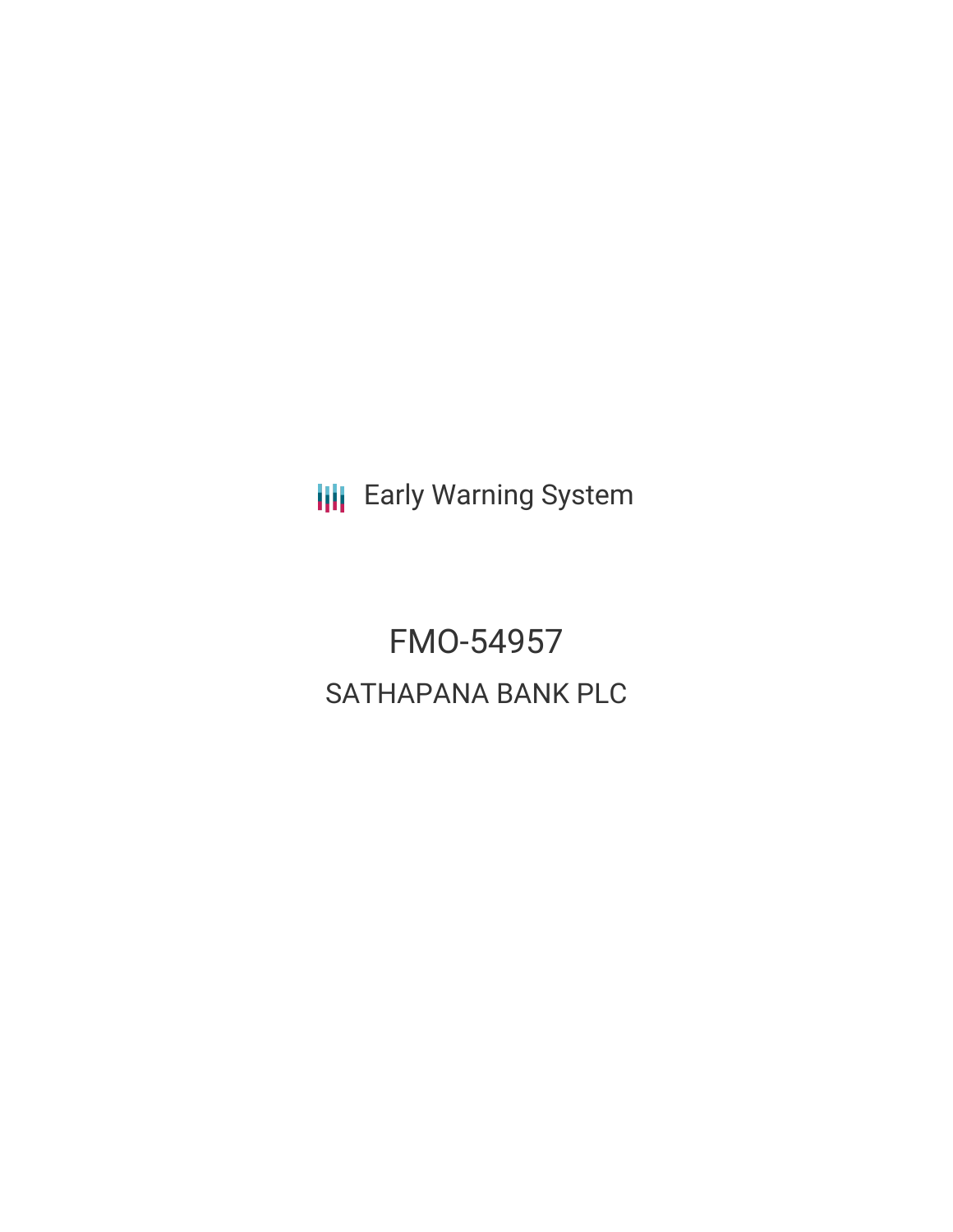

### **Quick Facts**

| <b>Countries</b>               | Cambodia                                      |  |  |  |
|--------------------------------|-----------------------------------------------|--|--|--|
| <b>Financial Institutions</b>  | Netherlands Development Finance Company (FMO) |  |  |  |
| <b>Status</b>                  | Active                                        |  |  |  |
| <b>Bank Risk Rating</b>        | B                                             |  |  |  |
| <b>Voting Date</b>             | 2020-02-21                                    |  |  |  |
| <b>Borrower</b>                | Sathapana Bank                                |  |  |  |
| <b>Sectors</b>                 | Finance                                       |  |  |  |
| <b>Ring Fence</b>              | Small & Medium Enterprises                    |  |  |  |
| <b>Investment Amount (USD)</b> | \$16.50 million                               |  |  |  |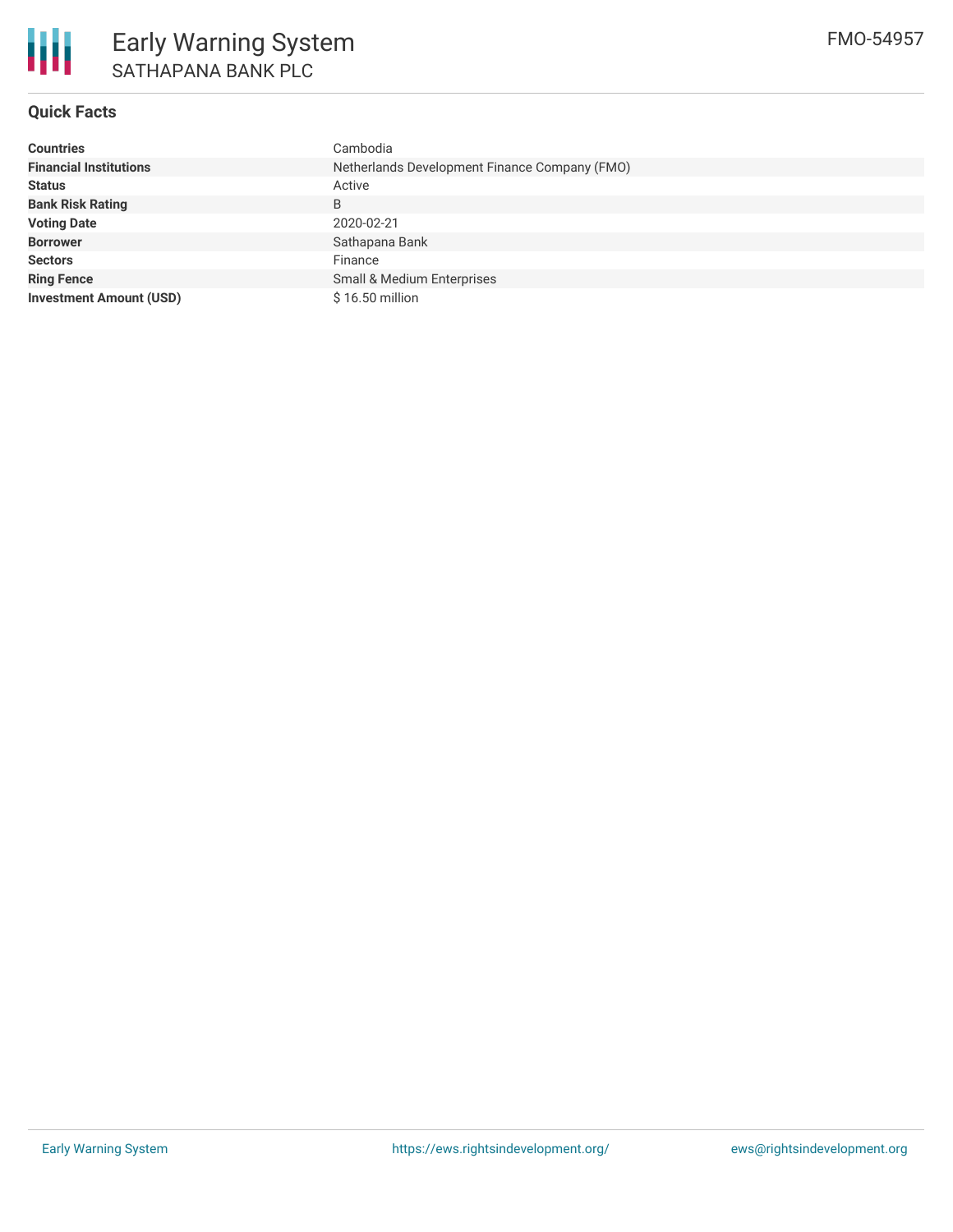

### **Project Description**

According to the bank's website, "FMO's USD 20mln will be used for a USD 40mln facility equally split between OFID and FMO. The funds will support Sathapana in its growth ambition and their focus on MSMEs and the digitization plans. The funds will also improve its stable funding and interest rate profile."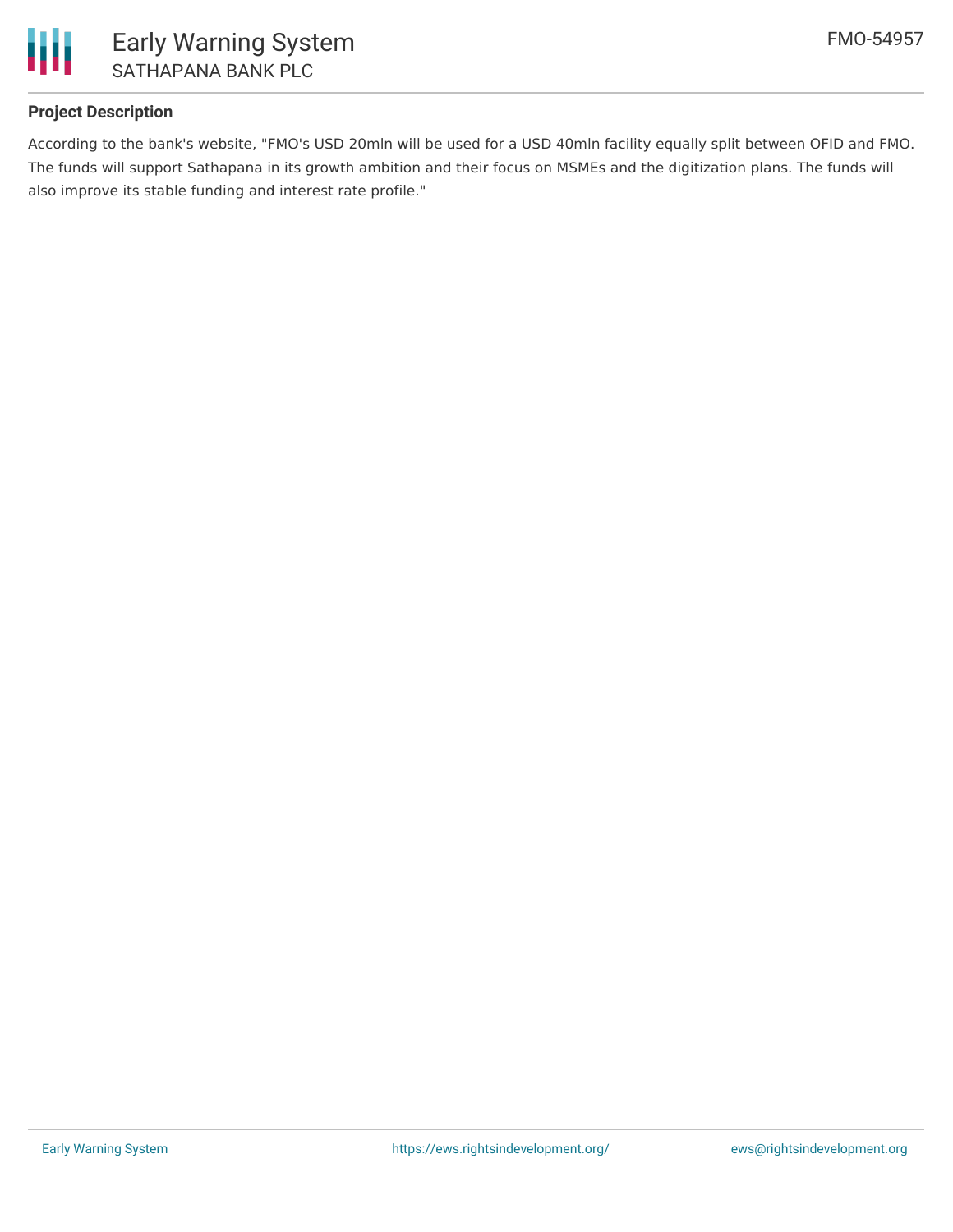

### **Investment Description**

Netherlands Development Finance Company (FMO)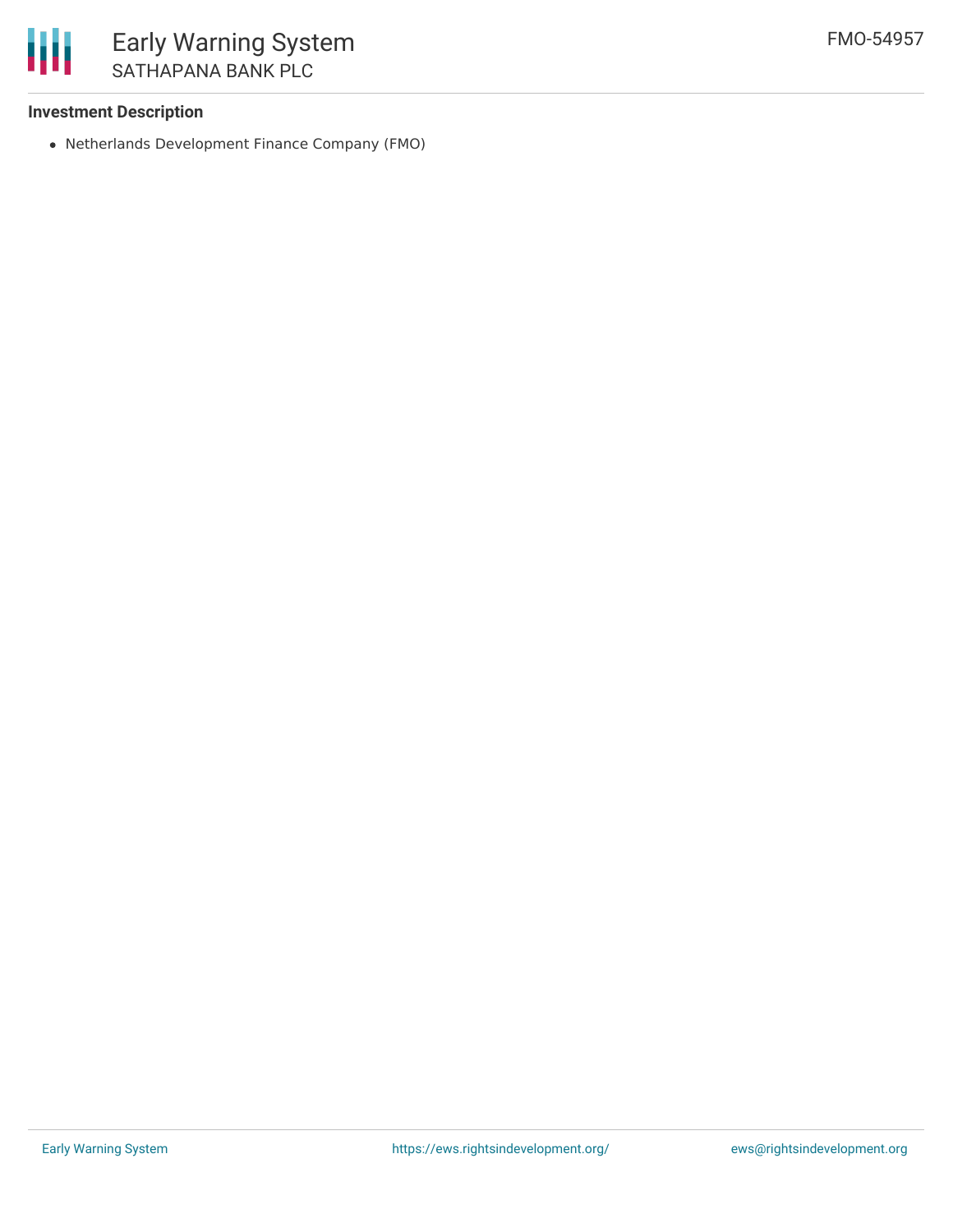

# **Private Actor Relationship**

There is often limited information publicly available about what development banks are funding through financial intermediaries. In 2021, the Early Warning System partnered with Oxfam International to incorporate information on high-risk projects being funded by financial intermediaries receiving funding from the International Finance Corporation (IFC) and the Dutch Development Bank (FMO).

The information listed below describes the relationship between the different private actors linked to high-risk sectors and subprojects of IFC and FMO's financial intermediary investments and/or the financial intermediary's parent companies made from 2017 through 2020, including any associated ring fences.

The database, however, does not explicitly or implicitly imply that IFC or FMO have material exposure to or are contractually or legally accountable to the sub-projects financed by their financial intermediaries or the financial intermediary's parent companies. It only shows a seemingly financial relationship among the different private actors, the financial intermediaries, and IFC or FMO.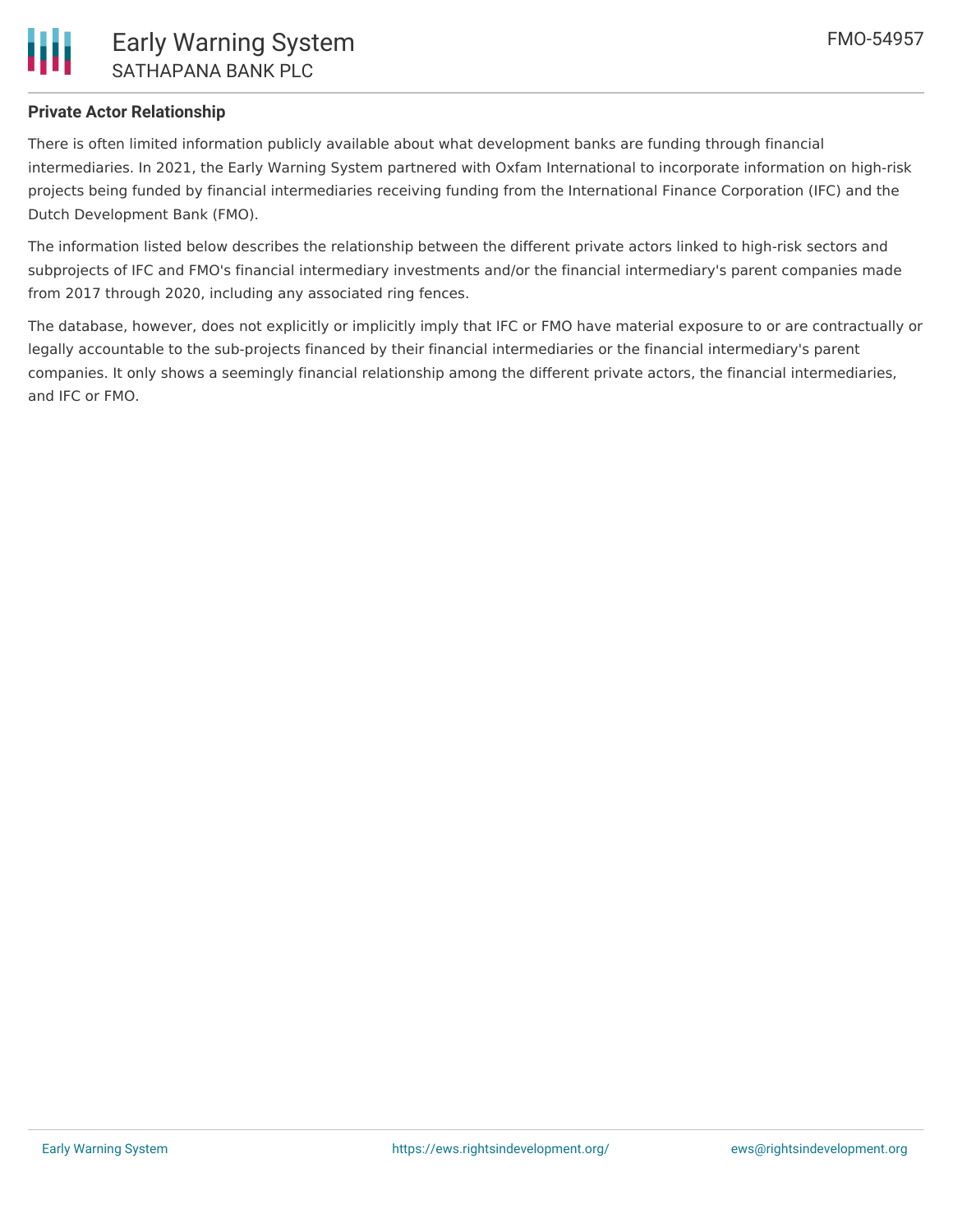

## 冊 Early Warning System SATHAPANA BANK PLC

| <b>Private Actor 1</b>   | <b>Private Actor</b><br><sup>1</sup> Role | <b>Private Actor</b><br><b>Sector</b> | <b>Relation</b>          | <b>Private Actor 2</b> | <b>Private Actor</b><br>2 Role | <b>Private Actor</b><br>2 Sector |
|--------------------------|-------------------------------------------|---------------------------------------|--------------------------|------------------------|--------------------------------|----------------------------------|
| $\overline{\phantom{0}}$ |                                           | $\overline{\phantom{0}}$              | $\overline{\phantom{a}}$ | Sathapana Bank Plc     | Client                         | -                                |